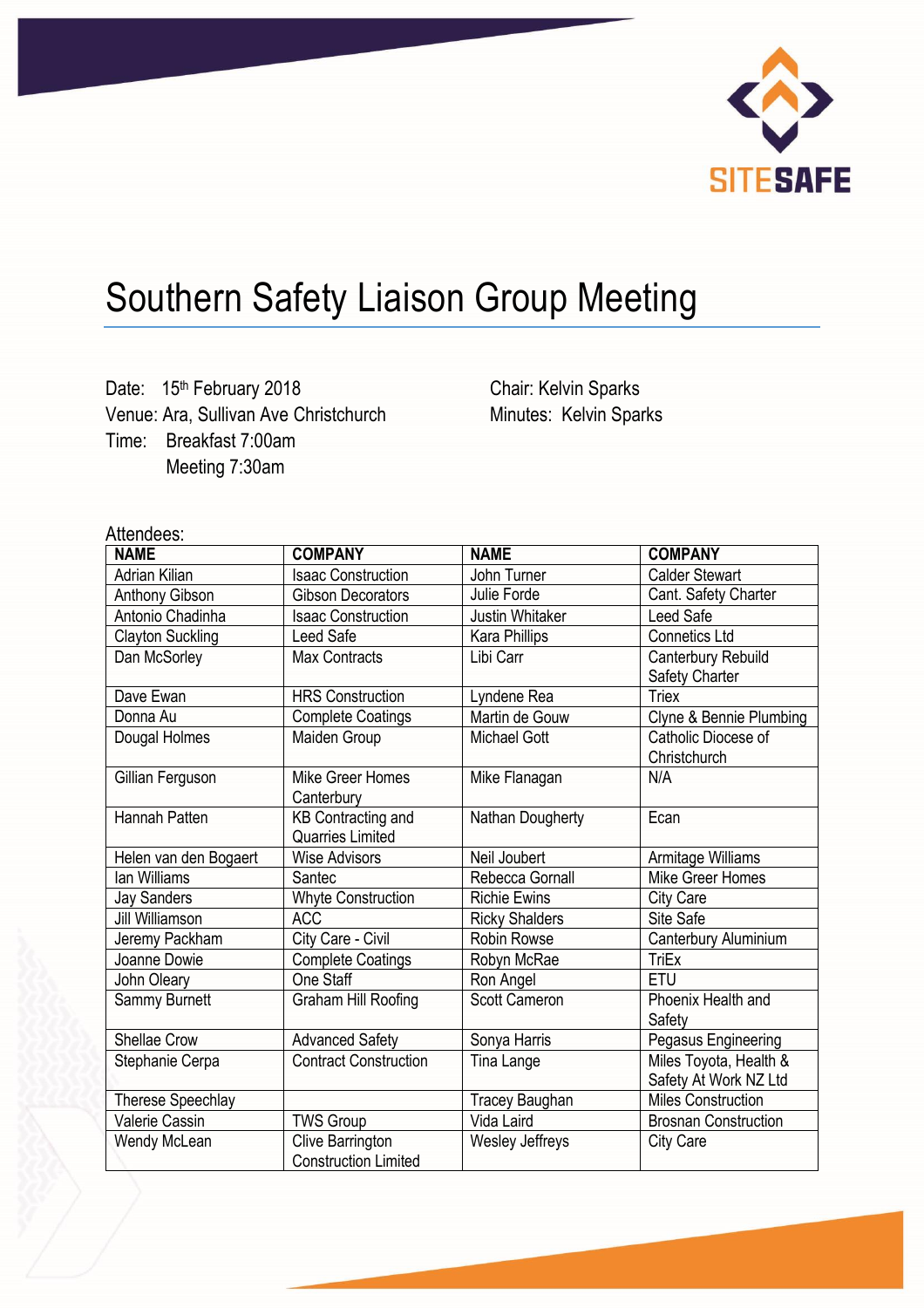# Apologies:

| <b>NAME</b>            | <b>COMPANY</b>             | <b>NAME</b>            | <b>COMPANY</b>        |
|------------------------|----------------------------|------------------------|-----------------------|
| <b>Emily Coker</b>     |                            | Mark Tinning           | <b>GH</b> Roofing     |
| <b>Nick Dimock</b>     | <b>Dimocks</b>             | Debora McAlpine        | 3M                    |
| <b>Brendan Rice</b>    | Leed Safe                  | John Ford              | <b>City Care</b>      |
| Clive Murden           | One Staff                  | Steve Malcolm          | Labour Exchange       |
| Greg Milne             | <b>EQC</b>                 | Gareth Shaw            | Safe N Sound          |
| Lucy Munro             | City Care                  | <b>Alison Molloy</b>   | Site Safe             |
| Paul Hendry            | <b>Work Safe</b>           | <b>Brent Nicholls</b>  | Constructors          |
| <b>Grant McPherson</b> | Southern Demolition        | Stacey Povazhnaya      | <b>McMillan Civil</b> |
| Julia Riding           | <b>GHD</b>                 | Becca Bell             | Airways               |
| <b>Nic Trevithick</b>  | <b>Work Care</b>           | <b>Grant Winfield</b>  | Kone                  |
| Sarah Franks           | <b>CIAL</b>                | <b>Alex Newfield</b>   | Newfield Roofing      |
| Shaun Balemi           | Agvance                    | Craig Jones            | Corbel                |
| Emlyn Moore            | <b>FCC</b>                 | Sam Knudsen            | <b>TWS</b>            |
| Caroline Cunninghame   | Modus                      | John Parish            | Hanham and Philp      |
| <b>Mark Freeborn</b>   | Site Safe                  | <b>Emily Coker</b>     | <b>CPBCON</b>         |
| Martin Rae             | <b>Bolle</b>               | <b>Chanelle Sefont</b> | <b>EQC</b>            |
| Simon Williamson       | Pegasus Engineering        | <b>Brett Dodds</b>     | Pegasus Engineering   |
| Aaron Billing          | <b>Upright Scaffolding</b> | Murray Tasker          | <b>Hawkins</b>        |
| Mike Barnett           | <b>Fletchers</b>           | Jay Hepi               | Lyttelton Port        |
| Steve Moran            | <b>Work Safe</b>           | Rebecca Moss           | Clyne and Bennie      |

### **Minutes**

- 1. Introductions
- 2. Thanks to **Leed Safe** for breakfast and the complimentary Coffee Van. Very much appreciated
- 3. Thanks to **Ara** for providing venue
- 4. **Jill Williamson** from ACC gave an update as follows

# **ACC Update – 15 February 2018**

#### **Targeted Financial Incentives**

We're extending our co-investment grant offers nationwide and this is what you need to know **Overview**

The Targeted Financial Incentives team (part of the Workplace Safety Incentives programme) has been trialling co-investment grants for small to medium businesses (6 to 99 employees) in the healthcare and construction sectors.

We're offering businesses financial help towards selected aid equipment (healthcare sector) or sending employees on safety training (construction sector).

We launched the prototype on 7th November 2017 in a first wave with selected businesses and now we are launching a second wave to engage more customers. As of 7th February 2018, we will offer the coinvestment grants nationwide.

#### **More details**

The brochure and application form are attached and please don't hesitate to let us know if you have any questions. Just email the team at [safety@acc.co.nz](mailto:safety@acc.co.nz)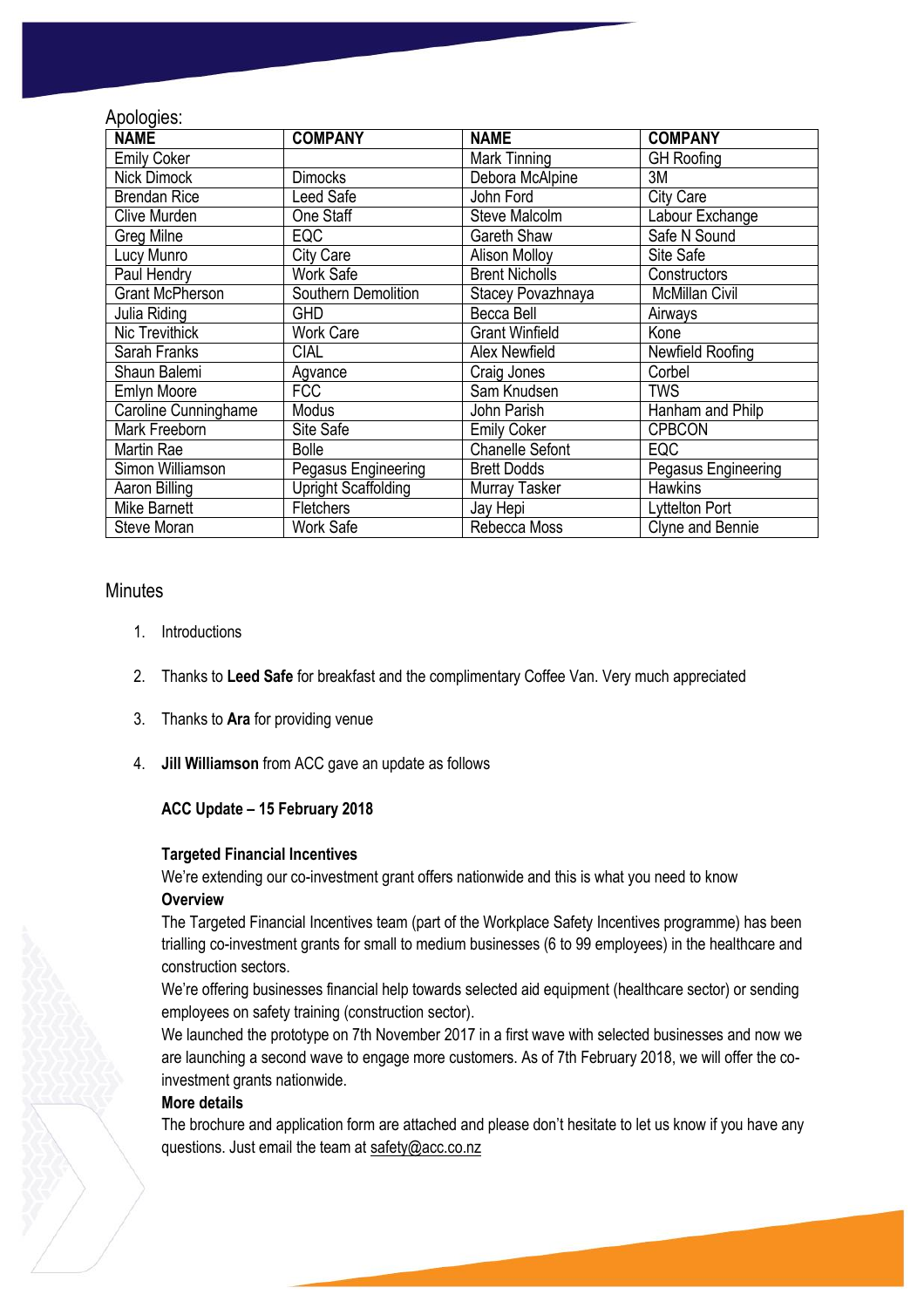# **About the CSC Managing safely training**

The **Construction Safety Council** endorses the CSC Managing Safely course as the sector standard for supervisor and manager training. The Learning Wave provides the training.

The goal of the training is to educate participants and set a common standard for health and safety in the construction industry.

Staff will attend a one-day training session, once a week for three consecutive weeks. They will also need to complete:

- two e-learning modules
- a practical assessment
- a theory assessment.

Participants must successfully complete both the e-learning modules and assessments to complete the programme.

# **Pre-Employment Checks**

# **From 1 January 2018, all requests need to be submitted on the current version of the ACC6213 form (I have attached a copy of this form for you).**

Some key things you will need to know.

The new ACC6213 form is only valid for 1 month from signing. If the date is outside of the month it will be sent back as invalid.

We have added a few additional questions to help with our processing.

- If the applicant doesn't want a copy of the employment check please tick the appropriate box
- If the applicant has had a pre-employment check completed by another agency or employer within the last 6 months please tick the box
- If the applicant has been in the country for less than 6 months please tick the box
- If the applicant has not had an accident related injury within the last 6 months please tick the box. These questions will help us prioritise our work and ensure a timely response. New for attached with updates highlighted in yellow.

# **Holidays Act Certification Changes**

From 31 January 2018, "**health** practitioners" will be able to certify proof of sickness or injury (previously only "**medical** practitioners" could). This change was one of a suite of changes introduced by the Health Practitioners (Replacement of Statutory Reference to Medical Practitioners) Bill.

**Although health practitioners can certify sickness and injury under the Holidays Act 2003, certification for ACC weekly compensation still requires sign-off by a medical practitioners i.e. doctor or specialist.**

#### **ISO45001**

This might be of interest to those of you that are looking for an alternative to WSMP. The new ISO45001 standard has been approved but will likely be subject to a few cosmetic changes. This means we can expect it to be published this year. Standards NZ is starting to work on its adoption so it will become NZS ISO45001.

5. **Nathan Dougherty** from ECan Discussed some great training that ECan did with Mike Greer Homes, and teaching MGHs about good environmental practices around sites. Nathan is happy to meet with your team no matter the size and educate them around environmental issues around construction sites [nathan.dougherty@ecan.govt.nz](mailto:nathan.dougherty@ecan.govt.nz)